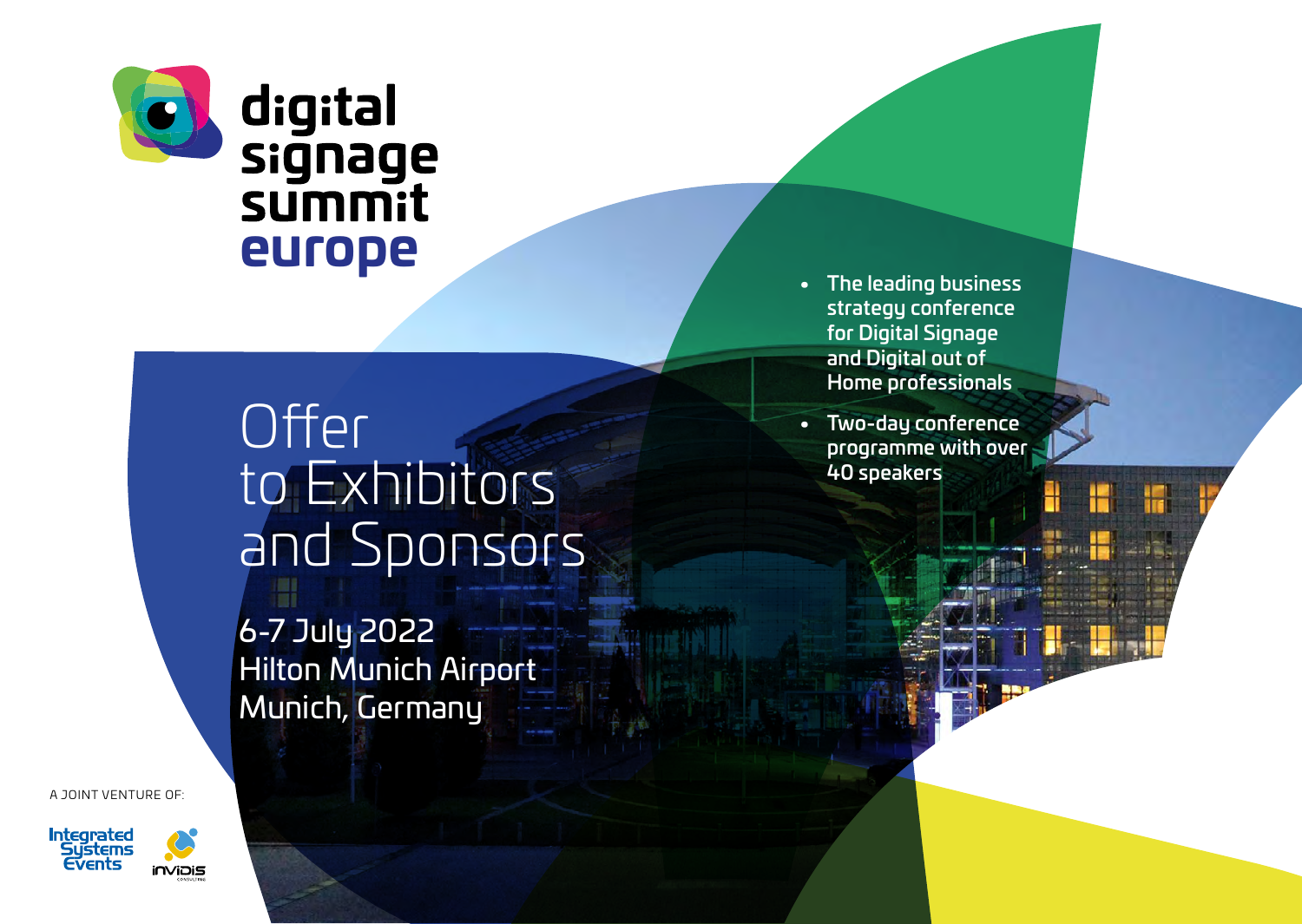# DSS EUROPE 2022 KEY FACTS

#### • Date: 6-7 July 2022

- Venue: Hilton Munich Airport, Germany
- Europe's leading strategy conference for the Digital Signage and Digital out of Home (DooH) industry
- A joint venture between Integrated Systems Events and invidis consulting
- $\cdot$  15<sup>th</sup> edition
- Conference, exhibition, workshops, networking, evening event with awards ceremony
- Over 500 key Digital Signage and DooH decision makers are expected to attend the conference

## PROGRAMME SCHEDULE

#### **CONFERENCE PROGRAMME // 6TH JULY 2022**

### **Morning Sessions**

**Innovation Stage Retail Architecture** **DSS Highlights (Live Stream)**

### **Afternoon Sessions**

**Beer-Garden Event**

**CONFERENCE PROGRAMME // 7TH JULY 2022**

### **Morning Sessions**

**(Live Stream) Innovation Stage**

**DSS Highlights**

**Workshops (Green Signage, Investors, Market Insights)**

# WHO WILL **ATTEND?**

An expected 500+ senior executive management personnel working in the digital signage value chain: Integrators; Hardware Suppliers; End-Customers; Network Operators; Software Suppliers; Agencies; Content Providers and Media.

#### **DSS Europe is designed for senior members of the digital media industry, including:**

- CEOs, COOs and CTOs
- Sales and Business Development Executives
- **Content Developers and Agencies**
- Technology Vendors
- Digital VC and Investors
- Start-up Executives
- Digital Media Experts
- Network Owners
- Retail and Mall operators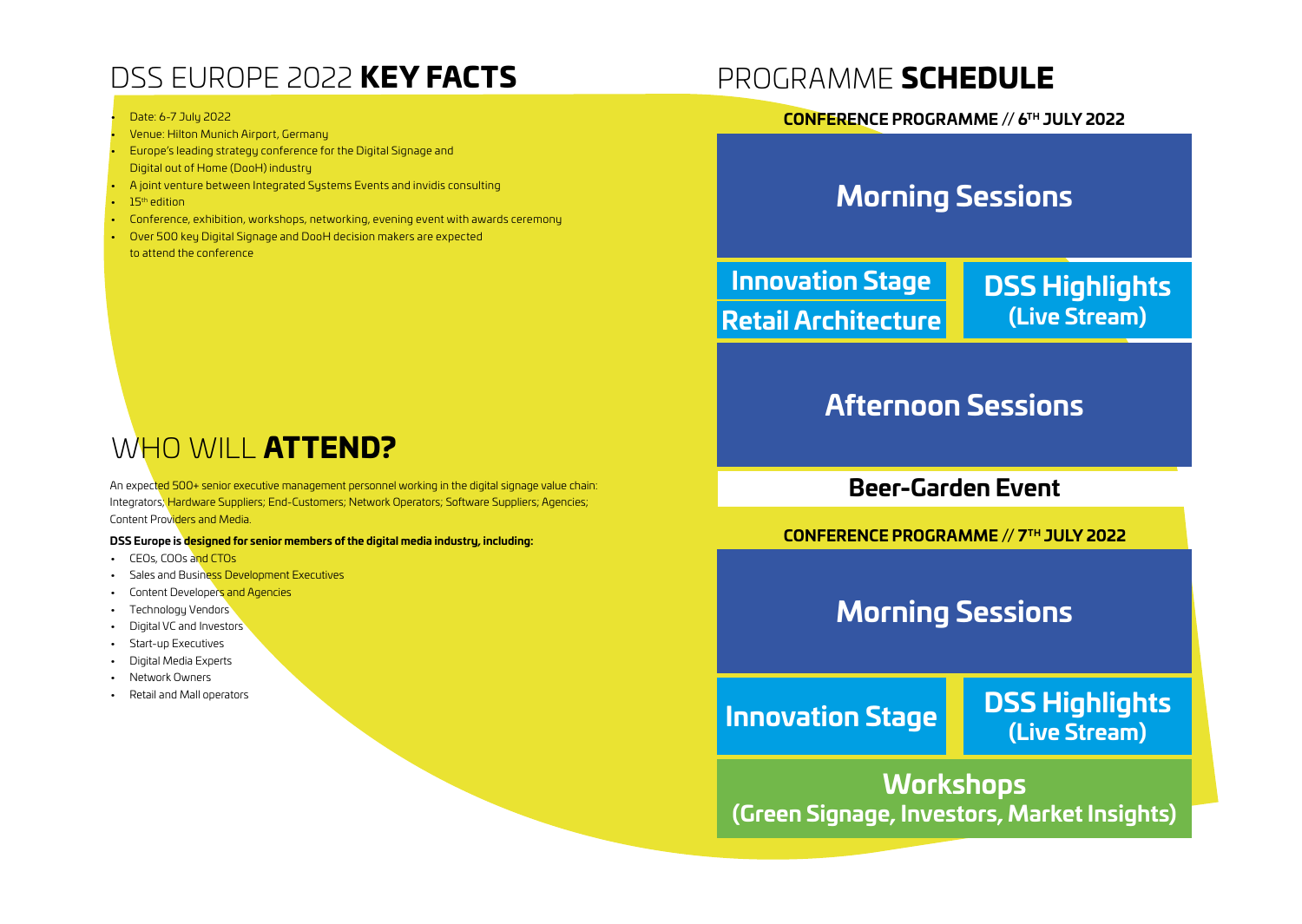# EXHIBITORS BENEFITS

- Position your brand among the Digital Signage and DooH market leaders
- Exhibition space and numerous sponsorship options tailored for all budgets
- Full service approach for exhibitors:
	- Selected furniture available
	- Displays can be rented
	- Technicians for installation and dismantling of displays can be hired
- An opportunity to demonstrate your products and services at Europe's leading Digital Signage and DooH event
- Brand recognition and visibility to 40,000 industry professionals via ISE and invidis promotions
- Generate qualified contacts and leads
- Stay up-to-date regarding the hot topics and future trends
- Visibility before and during the conference (not for Exhibition-only packages)

# EXHIBITORS & SPONSORS

#### Who sponsors and exhibits at DSS Europe?

- Hardware suppliers (displays, media players, mountings)
- Software suppliers
- Content contributors
- Distributors

#### Past sponsors and exhibitors include:

| Barco                    | Epson                        |  |
|--------------------------|------------------------------|--|
| BenO                     | Goldbach Germany             |  |
| Boston IT                | Hagor                        |  |
| BrightSign               | Heinekingmedia (DOOH.de)     |  |
| BroadSign                | iiyama                       |  |
| B-Tech International     | Infinitus                    |  |
| Chief                    | Intel                        |  |
| Concept International    | <b>LG Electronics</b>        |  |
| DELO                     | Lindy                        |  |
| <b>DS Connekt</b>        | Matrox                       |  |
| Dynascan                 | Mood Media                   |  |
| easescreen               | Navori                       |  |
| Edbak                    | <b>NEC Display Solutions</b> |  |
| <b>Elo Touch Systems</b> | <b>PC Partner</b>            |  |

Peerless-AV Philips Signage Solutions PNY Technologies Quadro PureLink Samsung Electronics **SayWay** Scala Sharp Signwave **Smartsign** SR labs Tech Data Toshiba **Tripleplay** 

*Digital Signage Retail Technology Smart Cities Retail*

*Digital out of Home (DooH)*

#### **Why you should participate in DSS Europe**

INDUSTRY SECTORS

- **1.** DSS Europe, now in its 15<sup>th</sup> year, has become EMEA's leading Digital Signage conference that brings together leading industry figures across DooH and technology to learn, discover and do business.
- **2.** DSS Europe will put you in front of over 500 key international decision makers in the digital signage and DooH value chain enabling you to create new contacts and generate new business in the perfect networking environment.
- **3.** DSS Europe has number of opportunities especially designed for you to reach your business goals to help you achieve a cost-effective ROI. Whether you are seeking to raise your brand awareness, engage with our leading content programme or deepen relationships through specialist networking events we can help you achieve uour objectives.
- **4.** Most of the leading brands within Digital Signage and DooH return every year to network and do business reassuring you that you will be among some of the highest profile brands and you will generate results for uour business.
- **5.** Not only will you create an impact within the 2-day conference but in addition to partnering you will benefit from pre and post-event marketing and content creation giving you an extended shelf life for your investment to our 40,000 database of professionals within your chosen marketplace.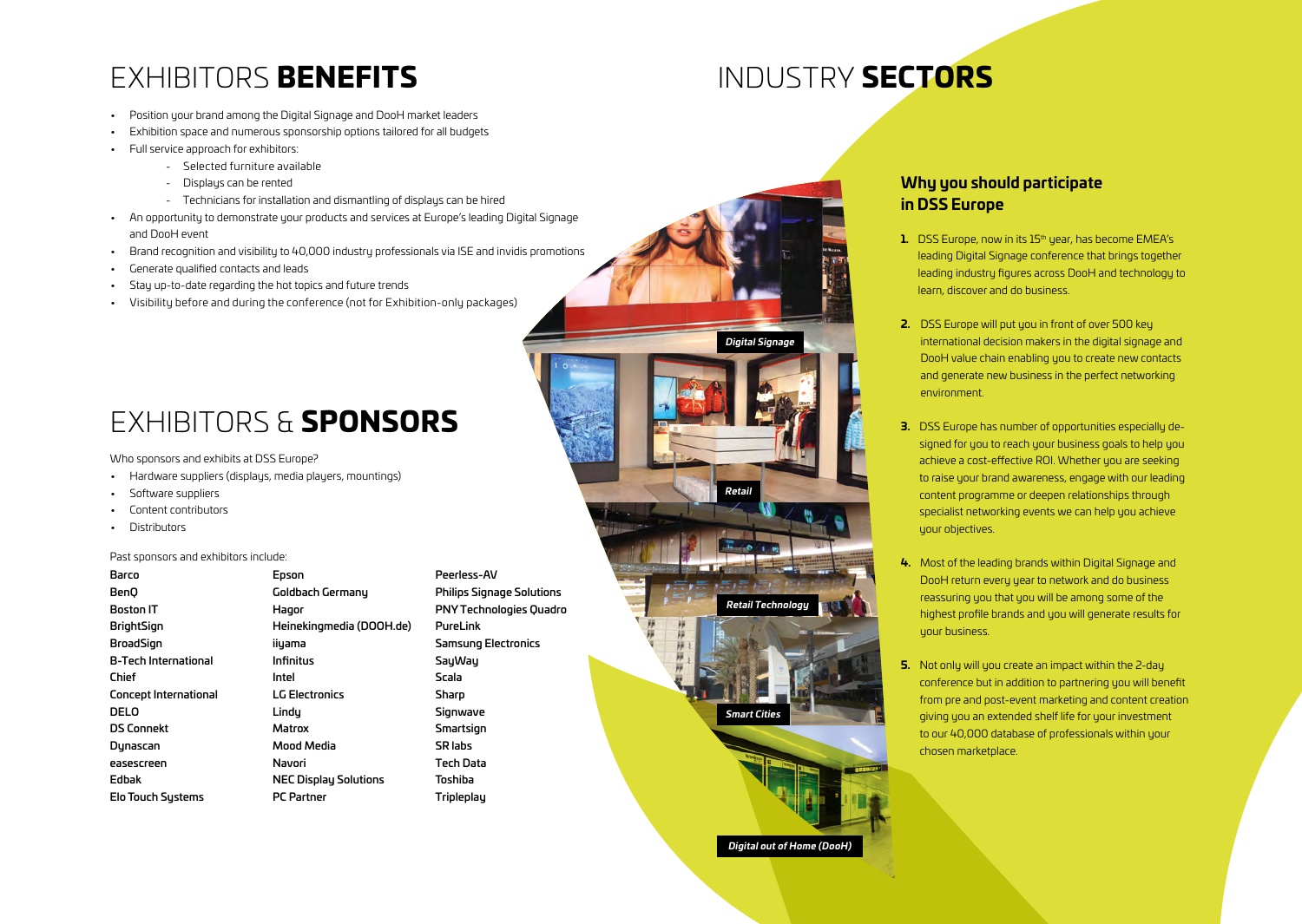# **FLOOR** PLAN



**PLATINUM (P) GOLD (G)** п **SILVER (S) BRONZE (B)**